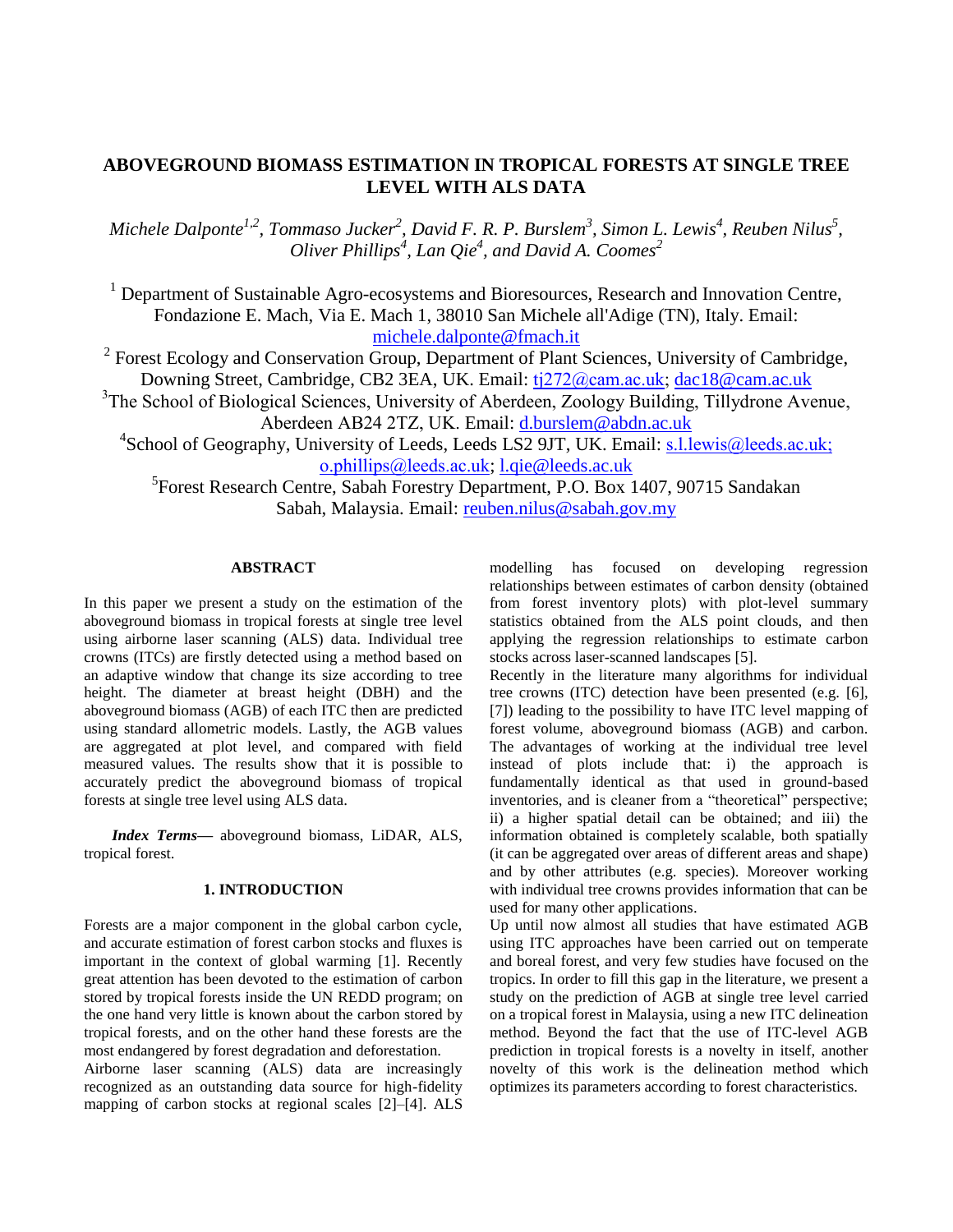### **2. DATA SET DESCRIPTION**

The study area is the Sepilok Natural Reserve located in the Sabah state of Malaysia. The area is characterized by a very high species richness (i.e. hundreds of tree species per hectare). The terrain is relatively flat and is characterized by three distinct soil types which give rise to very different forest types (hereafter alluvial, sandstone and kerangas; see Figure 1).

The field data are characterized by nine squared plots of 4 hectares. Three plots are located on alluvial soil, three on kerangas, and three on sandstone. Inside each plot all trees >5 cm in diameter (DBH) have been measured, identified to species, and their position relative to subplots of 10 by 10 m recorded. For a subset of trees, tree height (H) was also measured using a laser range finder. In the data analysis the nine 4ha plots have been divided into 36 subplots of 1 hectare dimension.

ALS data covering the study area were acquired on the  $5<sup>th</sup>$  of November 2014 using a Leica ALS50-II sensor. Up to 4 returns per pulse have been acquired with a point density higher than  $10 \text{ pts/m}^2$ .

## **3. METHODS**

### **3.1 ALS data preprocessing**

The raw ALS data were preprocessed using the software LAStools. In particular the ALS pulses have been classified in ground and non-ground points, and the relative Z for each ALS point has been computed.

### **3.2 ITC delineation**

The automatic ITC delineation approach finds local maxima within a rasterized CHM, designates these as tree tops, then uses a decision tree method to grow individual crowns around the local maxima. The approach goes through the following steps: (1) a low-pass filter is applied to the rasterized CHM to smooth the surface and reduce the number of local maxima; (2) local maxima are located using a circular moving window with size that adapts inside a user defined range (minimum and maximum size) according the pixel height; a pixel of the CHM is labelled as local maxima if its z value is greater than all other z values in the window, and with z greater than some minimum height aboveground; (3) each local maximum is labelled as an "initial region" around which a tree crown can grow; the heights of the four neighboring pixels are extracted from the CHM and these pixels are added to the region if their vertical distance from the local maximum is less than some user-defined percentage of the local-maximum height, and less than some user-defined maximum difference; this procedure is repeated for all the neighbors of cells now included in the region, and so on iteratively until no further pixels are added to the region; (4) from each region that had been identified the first-return ALS points are extracted (having first removed low elevation points), (5) a 2D convex hull is

applied to these points, and the resulting polygons becomes



**Figure 1. Canopy Height Model of three field measured plots (plot A refers to an alluvial soil, B to kerangas and C to sandstone) with overlaid the ITCs delineated using the optimized window sizes.**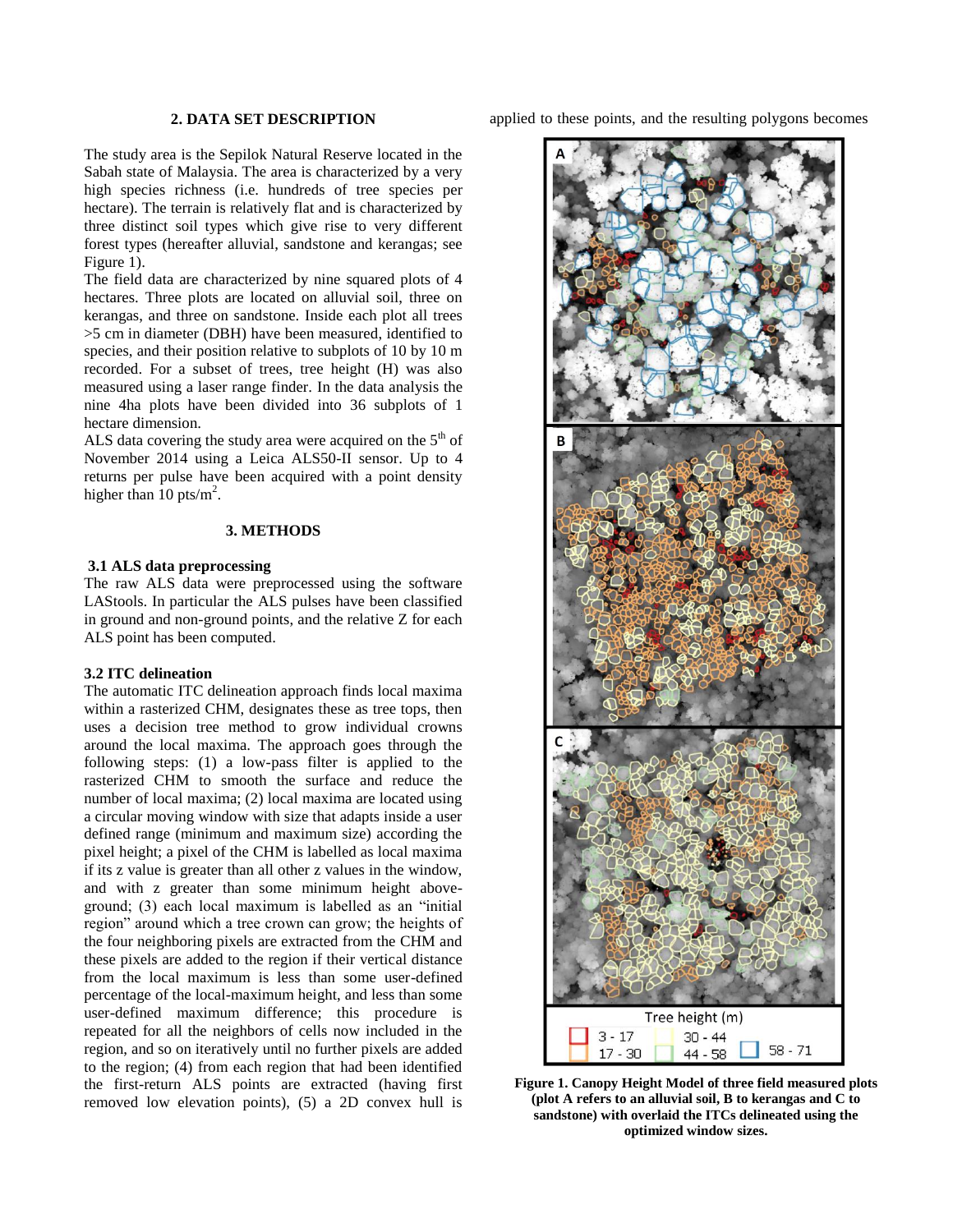the final ITCs. This delineation approach is implemented in the R library *itcSegment*. **3.3 DBH and AGB estimation**



**Figure 2. Searching windows sizes versus soil type.**



**Figure 3. Crown area of the manually delineated ITCs versus crown area of the ALS delineated ITCs.**

The DBH for the detected ITCs was computed using allometric models developed starting from the field data (i.e. field measured height and diameter) collected in the study area. In particular three diameter-height models have been developed, one for each soil type, in the form:  $DBH = a *$  $H<sup>b</sup>$ . As height (H) we used the maximum height of the ALS points inside each detected ITC.

The AGB of each ITC was computed using the formulas of Chave et al. [8]:

$$
AGB = 0.0673 * (\rho * DBH^2 * H)^{0.976}
$$

where  $\rho$  is the wood density. A different value of  $\rho$  for each soil type was used.

### **4.4 Sensitivity analysis and accuracy assessment**

The results of the ITC delineation method used in this study are mainly driven by two parameters: the minimum and maximum size of the moving window used to locate the local maxima. A sensitivity analysis was carried out to test their effect on the AGB estimation at plot level. In particular we tested minimum window sizes from 3 to 7, and maximum window sizes from 9 to 25. For each combination ITCs were delineated over the 1 ha subplots and DBH and AGB were predicted for each tree. AGBs were than aggregated at subplot level (1 ha plots) and the difference between ALS estimated and field estimated AGB for each plot were computed. The set of window sizes giving the smallest difference in each plot was chosen as the optimal for each plot.

The delineation method was also validated on a set of 147 manually delineated ITCs. In particular in the validation we considered the detection rate (DET) and omission error (OE). Moreover a comparison among the area of the ALS and manually delineated ITCs was done.

The manually delineated ITCs were used also to build up three models (one for each soil type) for the prediction of the crown diameter using the tree height. Crown dimeter predicted with these models was used to set the maximum window size of the automatic delineation method.

# **4. RESULTS**

The soil type has strong influence on the forest structure, height and composition. This is showed by the sensitivity analysis results. From Figure 1 it is clear that, especially for the maximum window size, there is a great difference among the soils. The forest located on kerangas soil is characterized by smaller trees and thus a smaller window size is needed. Differently on alluvial soil we have very big emerging trees and thus, in the plots in which these trees are present ,a bigger window size is needed. On the basis of these results we kept the minimum window size fixed at 3, and we adapted the maximum window size in each 1 ha